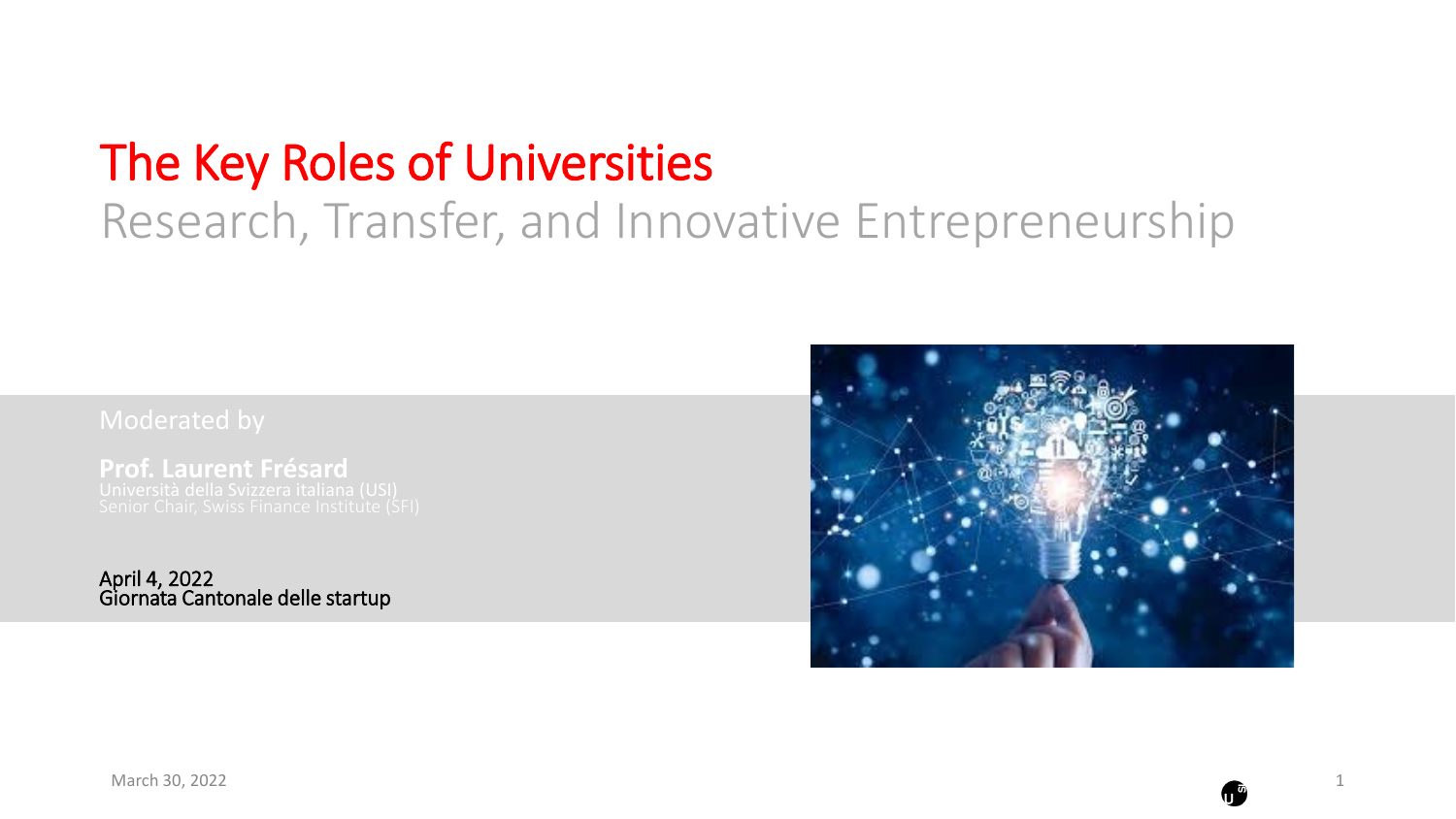### Universities and Startups

#### Do you know any location with a vibrant startup scene without strong universities?

# **NO !**

#### --> Universities foster economic growth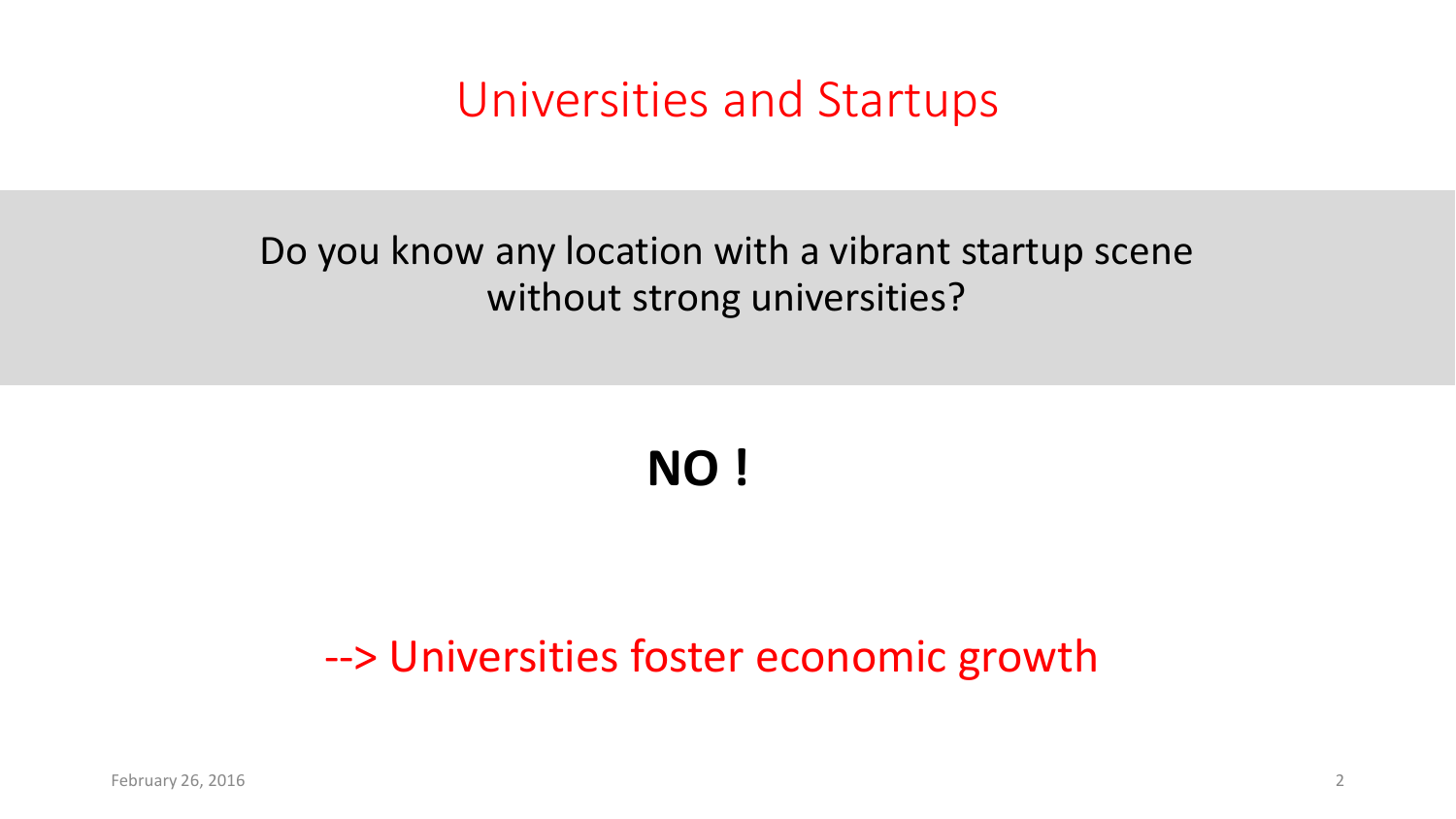### Universities and economic growth?

• Is there a link? Yes if you believe USI website

|                                                              | Università<br>della<br>Svizzera<br>italiana |                                                    | Italiano<br>English                         | Directory<br>Info Desk                                            | Prospective students<br>Students<br>Alumni<br>Academic staff<br>Media<br>Companies |
|--------------------------------------------------------------|---------------------------------------------|----------------------------------------------------|---------------------------------------------|-------------------------------------------------------------------|------------------------------------------------------------------------------------|
| University<br>$\checkmark$                                   | Education                                   | Research<br>$\sim$                                 | News & Events<br>$\checkmark$<br>$\searrow$ | Search                                                            | $\frac{1}{\cdots}$                                                                 |
| In uno sguardo                                               |                                             |                                                    |                                             |                                                                   |                                                                                    |
| Qualità svizzera, ambiente<br>internazionale<br>Perché l'USI |                                             | 3350 studenti da quasi 100 Paesi<br>Dati e cifre   |                                             | 93.2% di laureati impiegati a 1<br>anno dal diploma<br>Formazione |                                                                                    |
| 21 milioni di CHF di ricerca<br>competitiva<br>Ricerca       |                                             | Ogni CHF investito ne genera 3,2<br>Sul territorio |                                             | 60 start-up sostenute<br>Innovazione                              |                                                                                    |

source: [www.usi.ch/en](http://www.usi.ch/en) (bottom of entry page)

 $\overline{\phantom{a}}$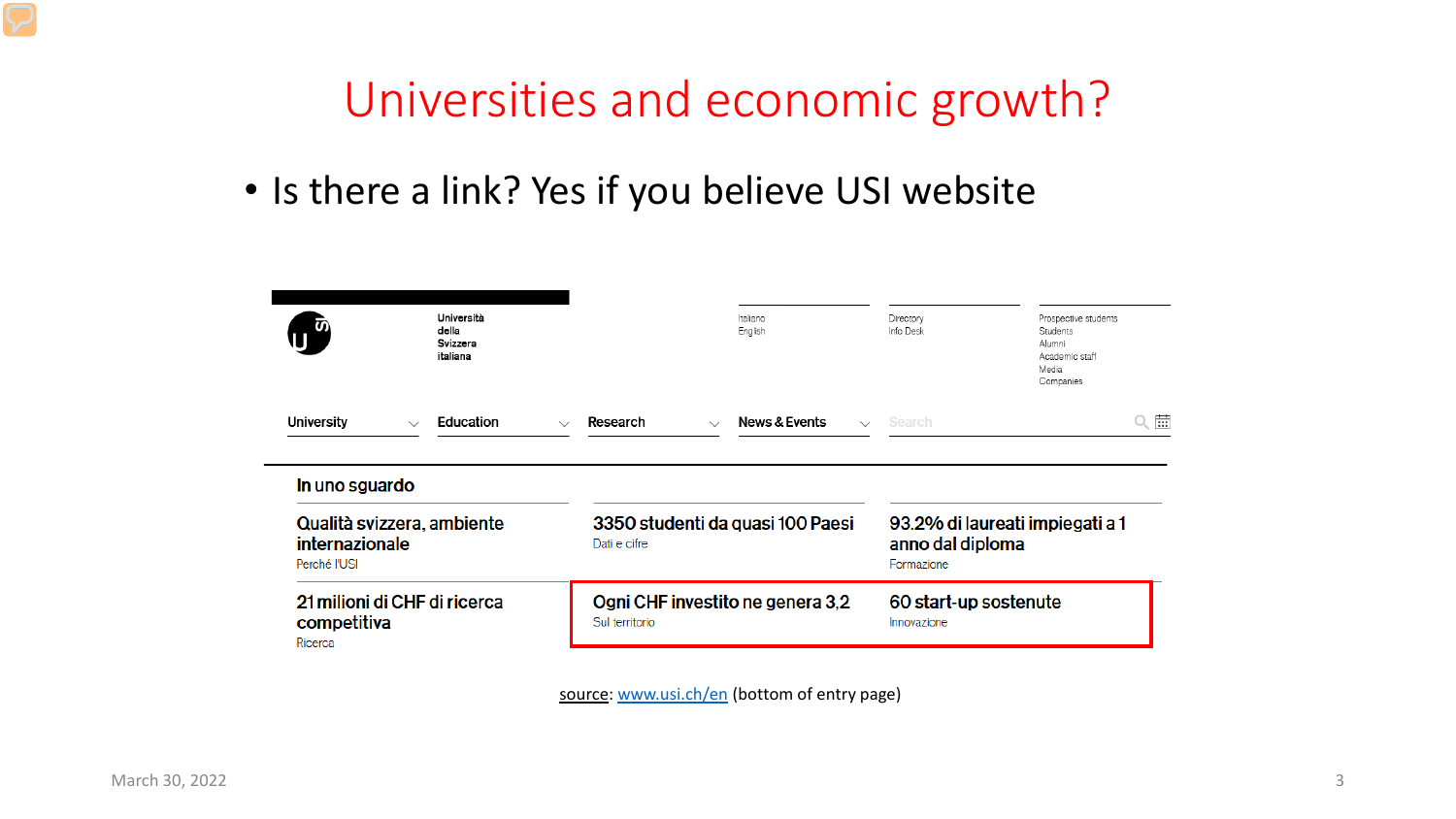### Do universities affect economic growth?

• Big YES (academically non-contested)



Source: Valero and Van Reenen (2019) based on 15,00 Universities in 1,500 regions between 1950 and 2010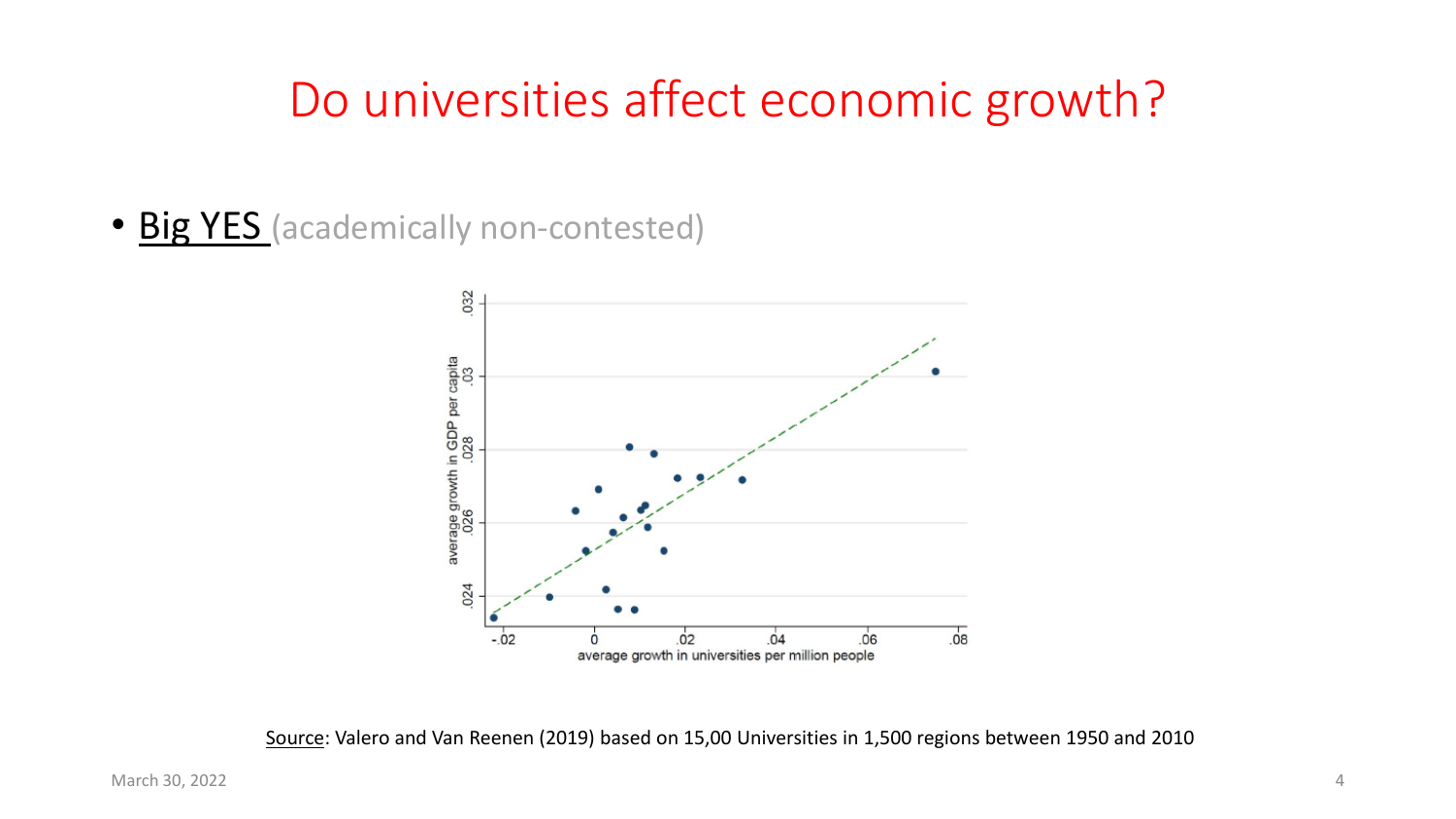# Through which economic channels?

- Greater supply of local human capital
	- Skilled workers are more productive than non-skilled workers
	- Local bias (i.e., people study close to home and typically stay where they studied)
- **More innovation (and startups)**
	- **Direct effect: University researchers produce innovation (and good ideas)**
	- Indirect effect: Human capital and management practices
- Support democratic values
	- Platforms for democratic dialogue and sharing of ideas
- Demand effect (mechanical)
	- Students and staff consume locally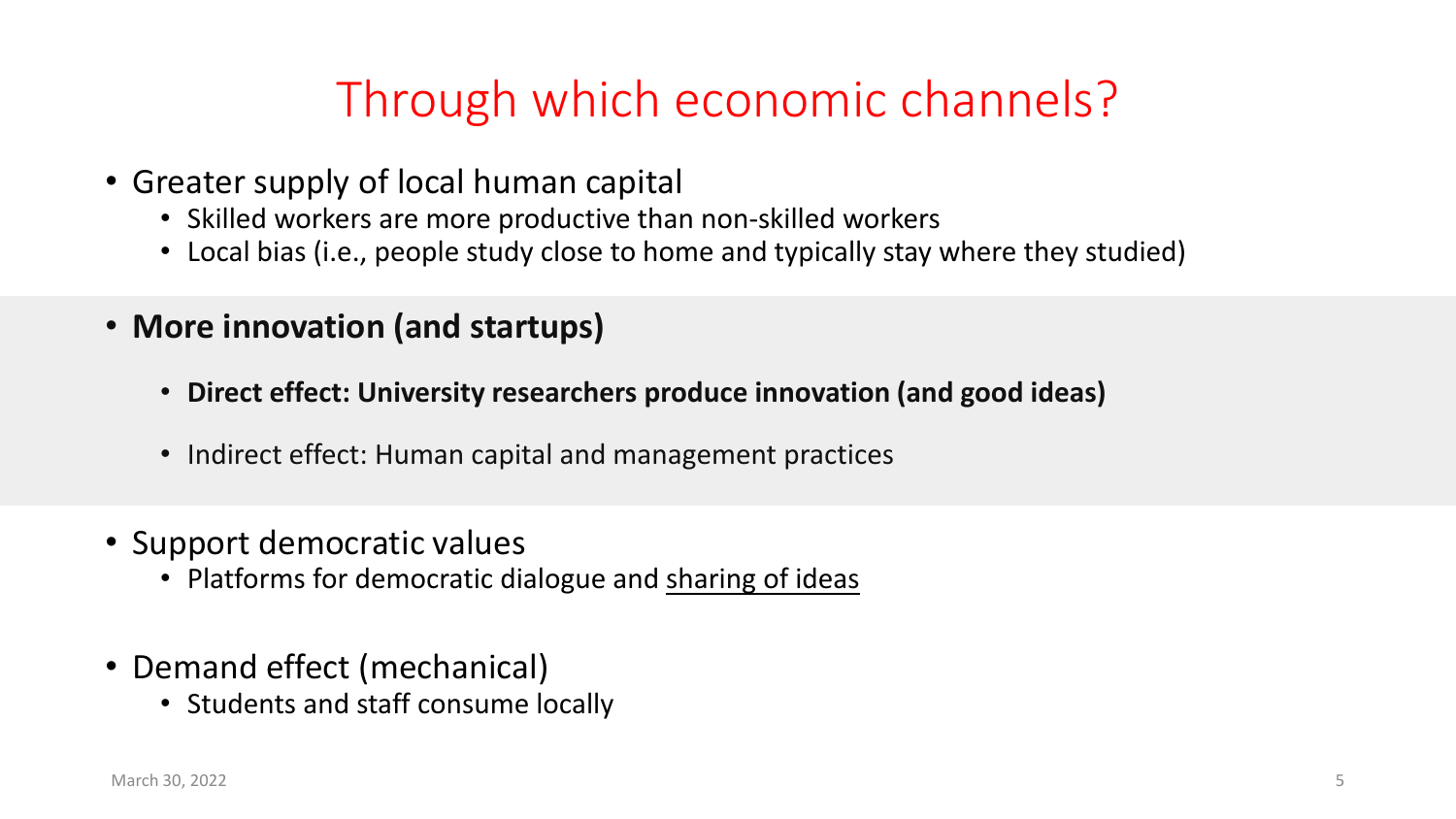### From University to Startups?

- University research provides the "seed" for startups (new ideas, technology, or applications)
- Many key ingredients are needed to succeed
	- Business acumen
	- Network (ideas and peer effects)
	- Financing
	- Access to specific human capital
	- Advising (e.g., legal advice)
	- Community and idea sharing (e.g., feedbacks)



- **Startup centers within Universities try to fill the void**
	- **Small scale: USI Startup Centre**
	- Larger scale: business schools (e.g., MIT, Stanford, Oxford,…)
- Strong innovation incentive effect
	- Knowing that structure/help exists --> more innovation